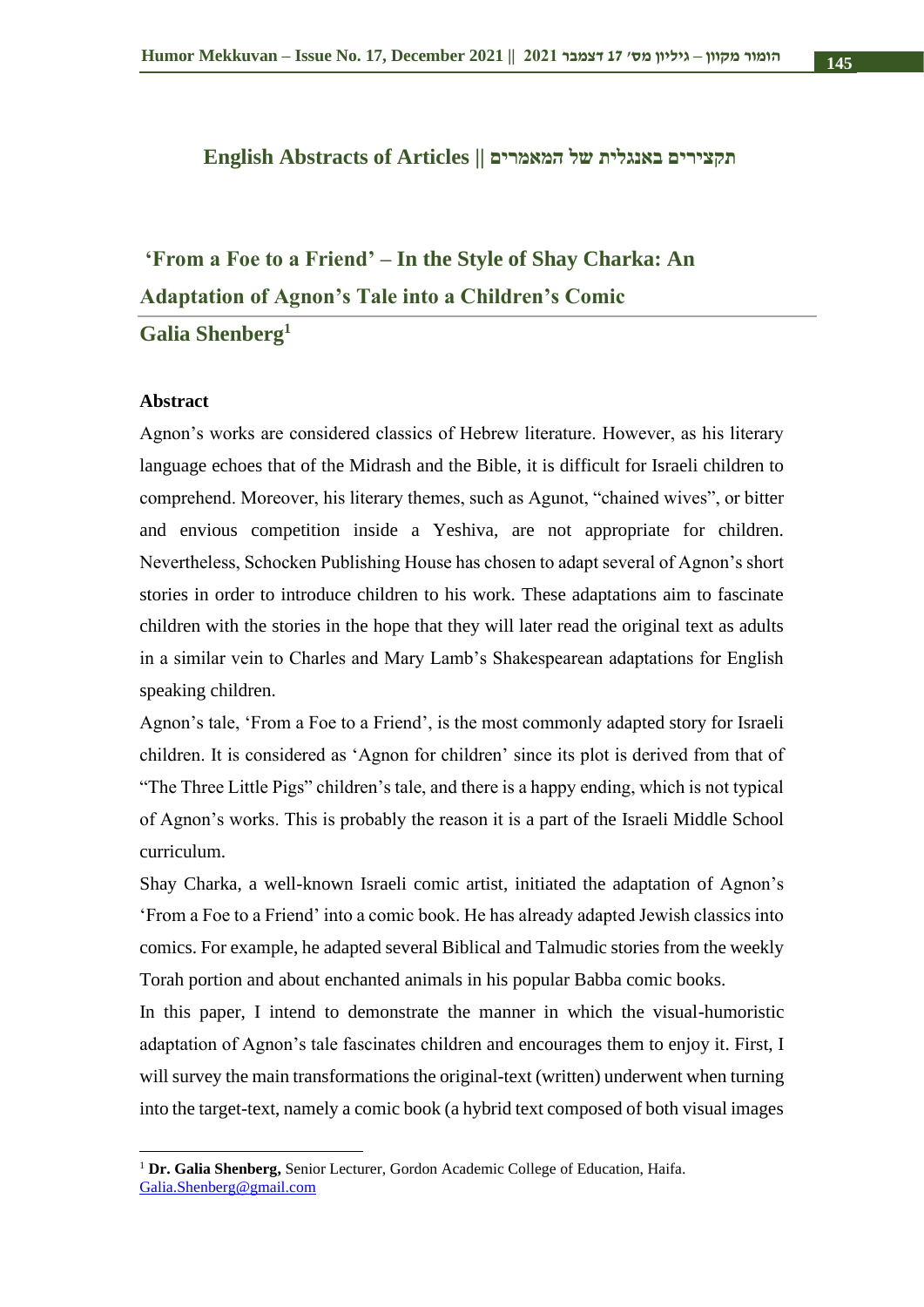and written text). In the analysis of both texts (original and target), I will use terms from translation and adaptation theory (Shenberg, 2016, Weissbrod, 2007, Toury, 1995, Denec. 1979). Moreover, the Bakhtinian term of Chronotope will be discussed to enable a better understanding of the adaptation's interpretations (Bakhtin, 1992, Collington, 2010).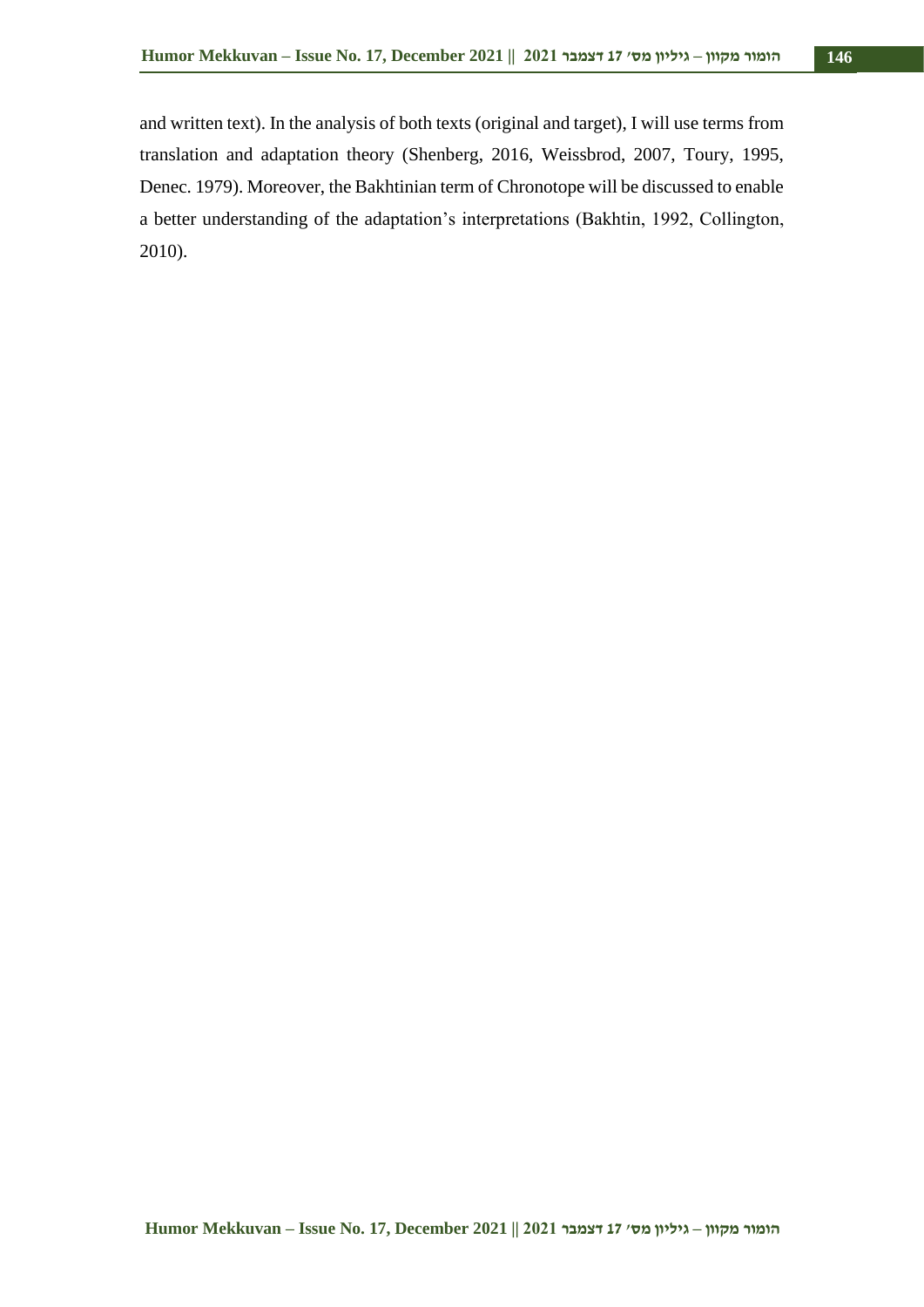## **From Dimona to Mars: Israeli Comics, Pioneers of Science Fiction, and Space Race**

#### **Erga Heller<sup>2</sup>**

#### **Abstract**

During the 1950' to the 1960', weekly comics strips were published in most of the Israeli magazines for children and young adults. Those comics were dedicated to the Zionist agenda of the new Jewish state, and often were focused on local issues, as innovative agriculture, establishment, and nationalism.

Yet some of those comics suggested a different perspective of the local affairs and involved themes of science fiction and alternate history within the stories. Hence those comics referred to Space Race and to the Cold War**.** 

The speculative comics for the young was dominated by several authors of *HaAretz Shelanu*, who often singed their work by pseudonyms.

In the speculative comics, the local hero (the "Sabre") was replaced by a celebrated scientist, or a secret agent, or a gifted soldier, with a look of James Bond, Tarzan, or Flash Gordon. Instead of local modest military victories, these heroes gained global achievements in Space Race, reaching targets such as the Moon or Mars, as well as in the scientific and technological field. Hence the prior comical and allegedly naïve rhymes were replaced with the new satirical and hyperbolic plots.

<sup>2</sup>**Dr. Erga Heller**, Kaye Academic College of Education, Beer Sheva. heller@kaye.ac.il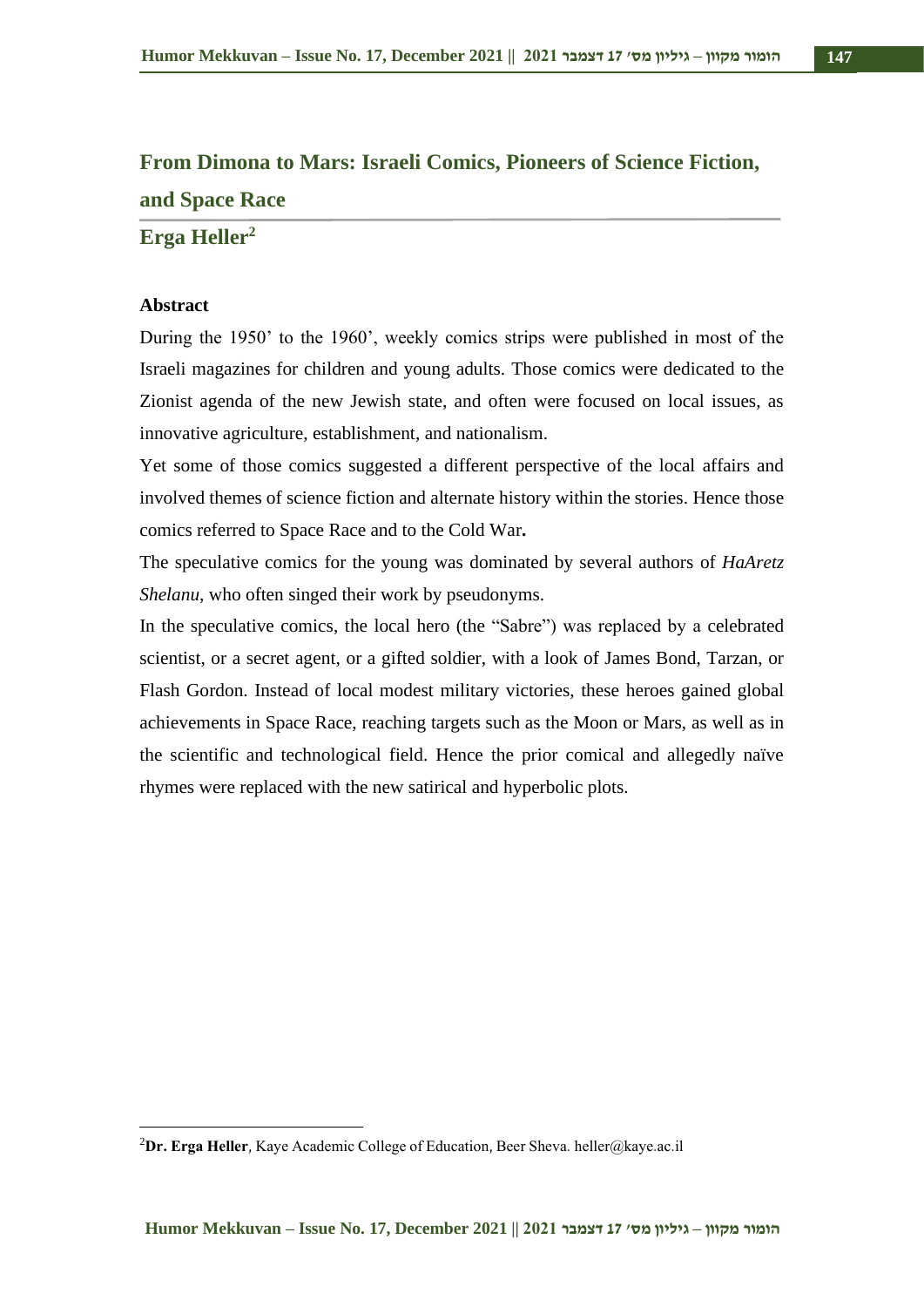## **Strategies of meaning making in the graphic novel The Stranger based on the novel by Albert Camus**

**Silvia Adler<sup>3</sup>**

#### **Abstract**

*Jacques Ferrandez's graphic novel adaptation* of Albert Camus's *The Stranger* came out in 2013 – the centenary year of Camus's birth – in the same publishing house where Camus first released *The Stranger* in 1942. This paper investigates how, generating meaning through both visual and verbal signs, the multimodal adaptation deals with three central episodes whose common denominator is death: the death of Meursault's mother, at the beginning of the story; the killing of the Arab, as a turning point in the storyline; the death of Meursault, at the end of the second part of the novel. This paper aims at discussing not only the extent to which the comics adaptation is faithful to the original –monomodal– text, but also at revealing the strategies undertaken by the graphic version in an attempt to construct a multimodal narratology based on the original text. My comparison is based on the original French versions of both the novel and the graphic novel.

<sup>3</sup>**Prof. Silvia Adler**, The Department of French Culture, Bar-Ilan University, silvia.adler@biu.ac.il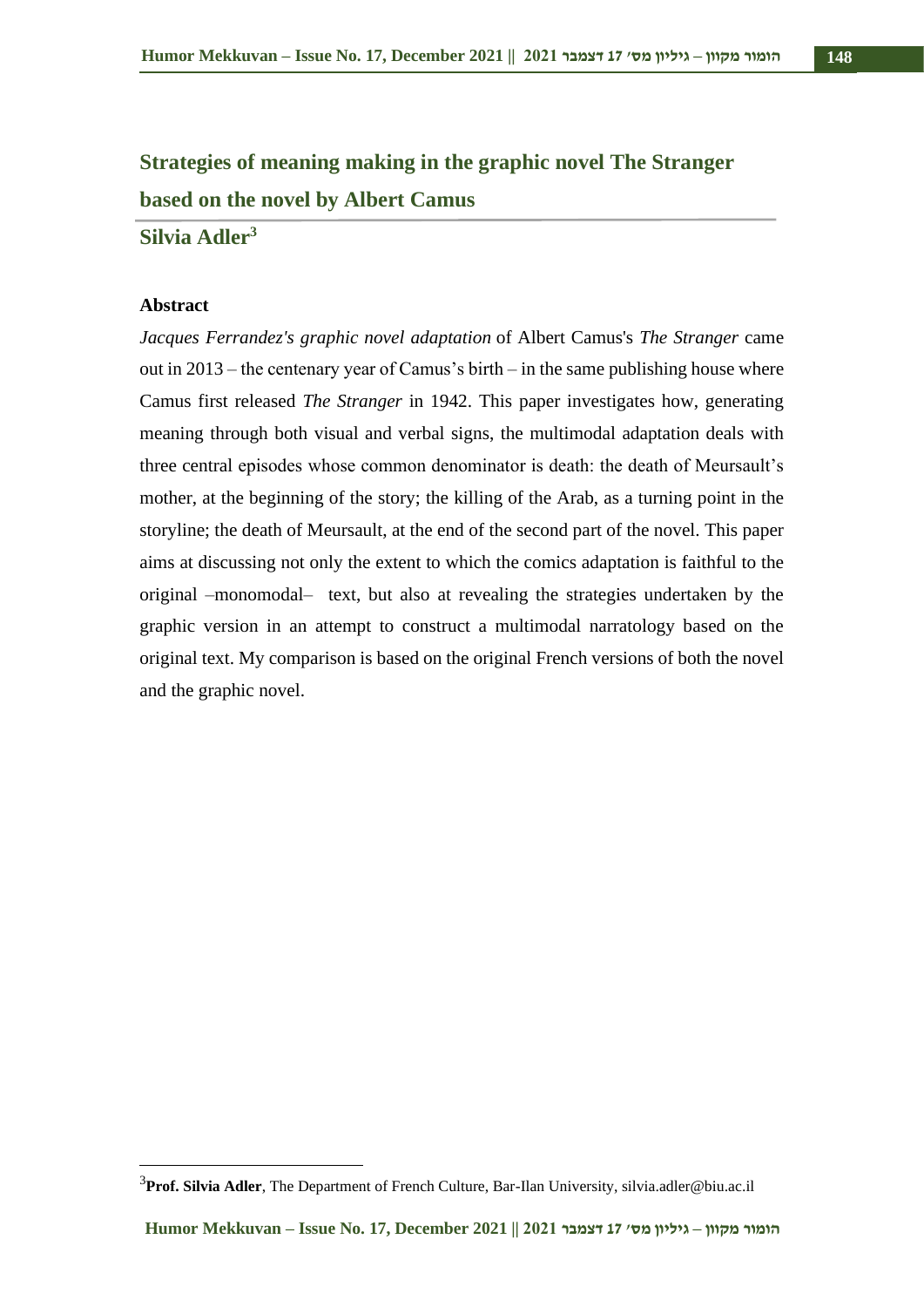## **Who Are You Calling Barbaric?! On Asterix and Parody Avishay Gerczuk<sup>4</sup>**

#### **Abstract**

Astérix, A French comic book series, tells the story of the last standing Gaulish village during Julius Caesar occupation during the Gallic Wars in the 1<sup>st</sup> century BC. Contrary to the information given in Caesar's historic work, Commentarii de Bello Gallico (BG), where the Romans are presented as cultured and the Gauls presented as barbarians, Astérix does not adopt this approach, au contraire. In the comic book series, there is narratological reversal and the usage of parody is the main device aiding this reversal. This paper reviews the characteristics of both groups, Gauls and Romans, in BG and in the comics. The comics apply the barbarian behavior to the Romans, who become the "other" in the Gaulish story, and debarbarize the Gauls. Focus will be given to book no. 17, "*Astérix: The Mansion of the Gods"* (1971), and its 2014 film adaption of the same name. *Mansion of the Gods* best demonstrates the differences between the groups and both the ancient and modern approaches to these groups and their characteristics. Firstly, this paper looks into the comics adaption of the historic essay and how parody is used in this regard. Secondly, it looks into the comic-to-cinema adaption, two medias who share many parallels, and the parodic changes caused by this adaption.

<sup>4</sup> **Avishai Gerczuk,** M.A. Student, Department of Translation and Interpreting Studies, Bar-Ilan University. [Avishaygerczuk@gmail.com](mailto:Avishaygerczuk@gmail.com)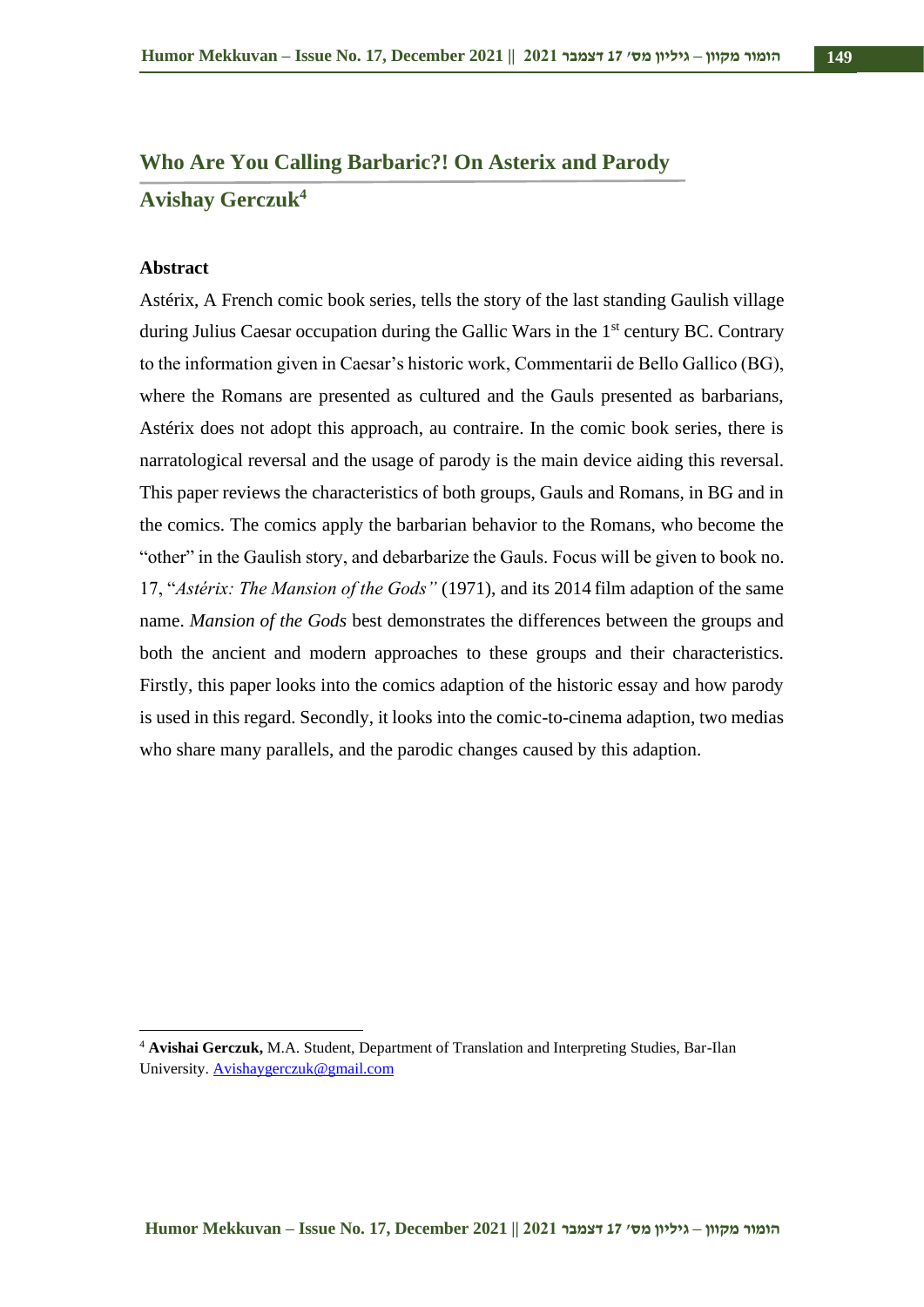## **Between Civilization and Barbarism: Literature and Comics in Argentine**

**Dani Filc<sup>5</sup>**

#### **Abstract**

The encounter between the illustrated elites and the popular classes is a central topic in Argentine literature, as already clear in the subtitle of the first Argentinean novel – Facundo: Civilization or Barbarity. The present paper discusses the translation to the comics format of three short stories central in the history of Argentinean literatura, that deal with that encounter. The first two – Esteban Echeverria's "The slaughterhouse" and Julio Cortazar's "Heaven's Doors" - express the fear of the illustrated classes when faced with the popular classes. The third story – German Rozenmacher's "Black Head" - criticizes the elites, uncovering their classism. The three stories were translated to the comics form by three of the best Argentinan illustrators: Enrique Breccia, Carlos Nine and Francisco Solano Lopez. The paper relates between the short stories and their translation to comics, in the political context of the conflict between the elites and the popular classes that marked the history of Argentina. In fact the translation from "high culture" (literature) to "low culture" (comics), is already a reflection of this conflict, by challenging the normative implications of this división.

<sup>5</sup> **Dani Filc (MD, PhD)**, Professor at the Department of Politics and Government, Ben-Gurion University. dfilc@bgu.ac.il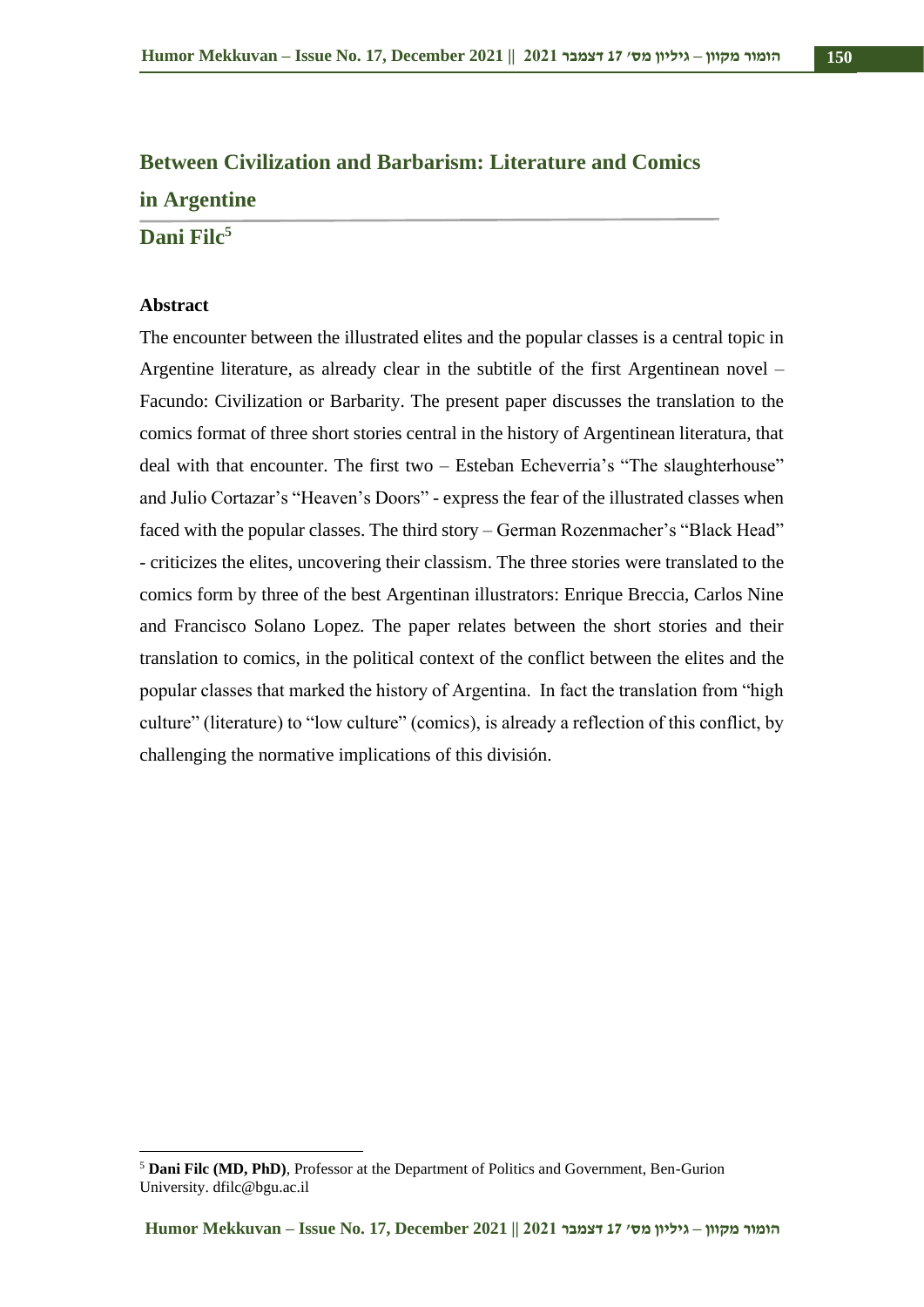## **Words into Pictures, Pictures into Words: Paul Auster's** *City of Glass* **and Emily St. John Mandel's** *Station Eleven*

#### **Ilana Shiloh<sup>6</sup>**

#### **Abstract**

Paul Auster's graphic novel is an adaptation of his pseudo-detective novella, *City of Glass*. Emily St. John Mandel's post-apocalyptic novel is intertwined with a (fictional) graphic novel titled *Station Eleven*. We may say that Auster, in collaboration with artists Paul Karasik and David Mazzucchelli, converts words into pictures, whereas Mandel converts pictures into words. In what way do these two processes differ? What happens in the transition from verbal to visual language, and what are the properties of each of these modes of artistic communication? An exploration of the two novels elicits these intriguing issues which their authors also address, whether explicitly or implicitly.

Auster's novella, which constitutes the first part of *The New York Trilogy*, is the story of a detective quest. The protagonist, Daniel Quinn, receives a mysterious call in the dead of night, in which he is asked to follow an old man called Peter Stillman, who has just been released from jail. Stillman was imprisoned for having performed a cruel experiment on his son, and the son – the mysterious caller on the other end of the line – now fears that his father is coming back to kill him.

Quinn is not a detective but a detective-story writer; the telephone call was a mistake, the result of dialing a wrong number. But he accepts the appointment and starts following Stillman. He learns that the old man is a deranged linguist, who locked his son in a dark room, in order to discover the language the baby would speak when deprived of all human contact. Stillman sought the ideal language of the Garden of Eden, in which the word and the thing perfectly coincide. Indeed we may wonder whether Stillman's aspiration does not reflect every writer's impossible dream, to transform the fictional world of his imagination into a palpable reality….

We thus see that the detective novel *City of Glass* is a metafictional work dealing with the inherent nature, constraints and possibilities of verbal language. Paul Karasik and

<sup>6</sup> **Dr. Ilana Shiloh**, Head of the English Unit (emerita) in the Academic Center of Law and Business, Ramat Gan. ilana.shiloh@gmail.com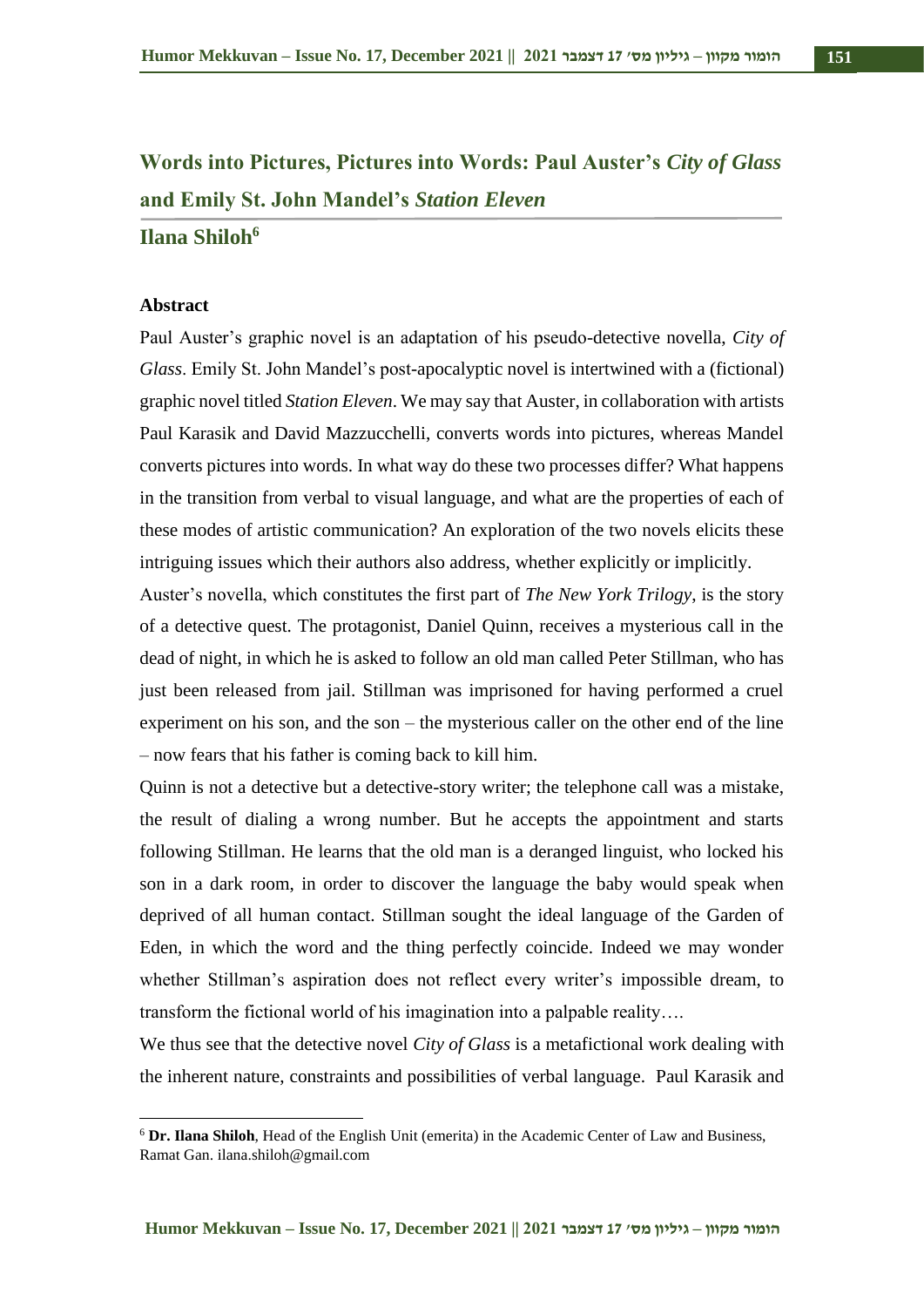David Mazzucchelli created a graphic adaptation which addresses similar linguistic concerns from the perspective of visual language. This interplay between verbal and visual language equally informs Emily St. John Mandel's *Station Eleven*.

The novel's narrative takes place twenty years after the outbreak of a lethal flu, which has wiped out most of the human population and all vestiges of past civilization. Yet unlike most dystopian fiction, *Station Eleven* does not dwell on the grim aftermath of the catastrophe but rather on the resilience of the survivors' spirit and of the human quest for meaning. The novel starts with a production of *King Lear*, in which the leading actor dies on stage, probably struck by the disease. Before his death he gives to Kirsten, an eight-year-old child playing one of his daughters, a precious gift – a comic book designed by one of his ex-wives. The book's title is *Station Eleven*. Twenty years later Kirsten is part of a troupe of actors and musicians known as the Travelling Symphony, who travel from settlement to settlement in Canada's region of the Great Lakes, and perform Shakespeare's plays before audiences of the surviving humanity. Kirsten cherishes the gift she received above all her meagre possessions, and this comics becomes the novel's main metaphor and kernel of meaning.

Both *City of Glass* and *Station Eleven* demonstrate the features of the linguistic medium in which they were created. Auster's graphic novel is a verbal story clad in visual language. Mandel's post-apocalyptic novel is a (fictional) work of visual language converted into words. The interplay between verbal and visual language is the concern of the present paper.